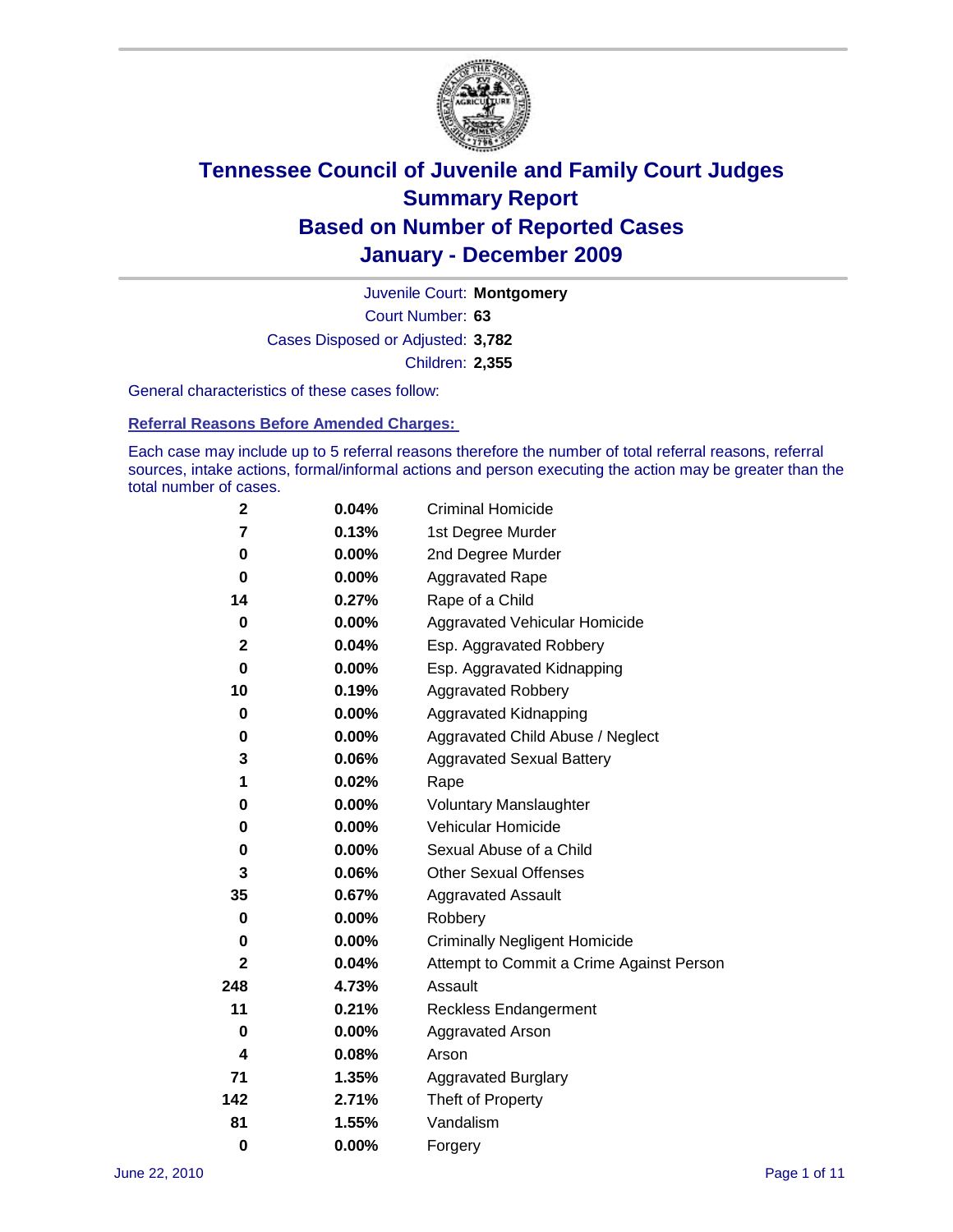

Court Number: **63** Juvenile Court: **Montgomery** Cases Disposed or Adjusted: **3,782** Children: **2,355**

#### **Referral Reasons Before Amended Charges:**

Each case may include up to 5 referral reasons therefore the number of total referral reasons, referral sources, intake actions, formal/informal actions and person executing the action may be greater than the total number of cases.

| 0            | 0.00%  | <b>Worthless Checks</b>                                     |
|--------------|--------|-------------------------------------------------------------|
| 13           | 0.25%  | Illegal Possession / Fraudulent Use of Credit / Debit Cards |
| 32           | 0.61%  | <b>Burglary</b>                                             |
| 9            | 0.17%  | Unauthorized Use of a Vehicle                               |
| 1            | 0.02%  | <b>Cruelty to Animals</b>                                   |
| 5            | 0.10%  | Sale of Controlled Substances                               |
| 38           | 0.73%  | <b>Other Drug Offenses</b>                                  |
| 106          | 2.02%  | Possession of Controlled Substances                         |
| 17           | 0.32%  | <b>Criminal Attempt</b>                                     |
| 30           | 0.57%  | Carrying Weapons on School Property                         |
| 8            | 0.15%  | Unlawful Carrying / Possession of a Weapon                  |
| 13           | 0.25%  | <b>Evading Arrest</b>                                       |
| 1            | 0.02%  | Escape                                                      |
| 1            | 0.02%  | Driving Under Influence (DUI)                               |
| 59           | 1.13%  | Possession / Consumption of Alcohol                         |
| 18           | 0.34%  | Resisting Stop, Frisk, Halt, Arrest or Search               |
| $\mathbf{2}$ | 0.04%  | <b>Aggravated Criminal Trespass</b>                         |
| 15           | 0.29%  | Harassment                                                  |
| 0            | 0.00%  | Failure to Appear                                           |
| 8            | 0.15%  | Filing a False Police Report                                |
| 9            | 0.17%  | Criminal Impersonation                                      |
| 243          | 4.64%  | <b>Disorderly Conduct</b>                                   |
| 21           | 0.40%  | <b>Criminal Trespass</b>                                    |
| 6            | 0.11%  | <b>Public Intoxication</b>                                  |
| 0            | 0.00%  | Gambling                                                    |
| 1,040        | 19.85% | <b>Traffic</b>                                              |
| 7            | 0.13%  | Local Ordinances                                            |
| 1            | 0.02%  | Violation of Wildlife Regulations                           |
| 1            | 0.02%  | Contempt of Court                                           |
| 105          | 2.00%  | Violation of Probation                                      |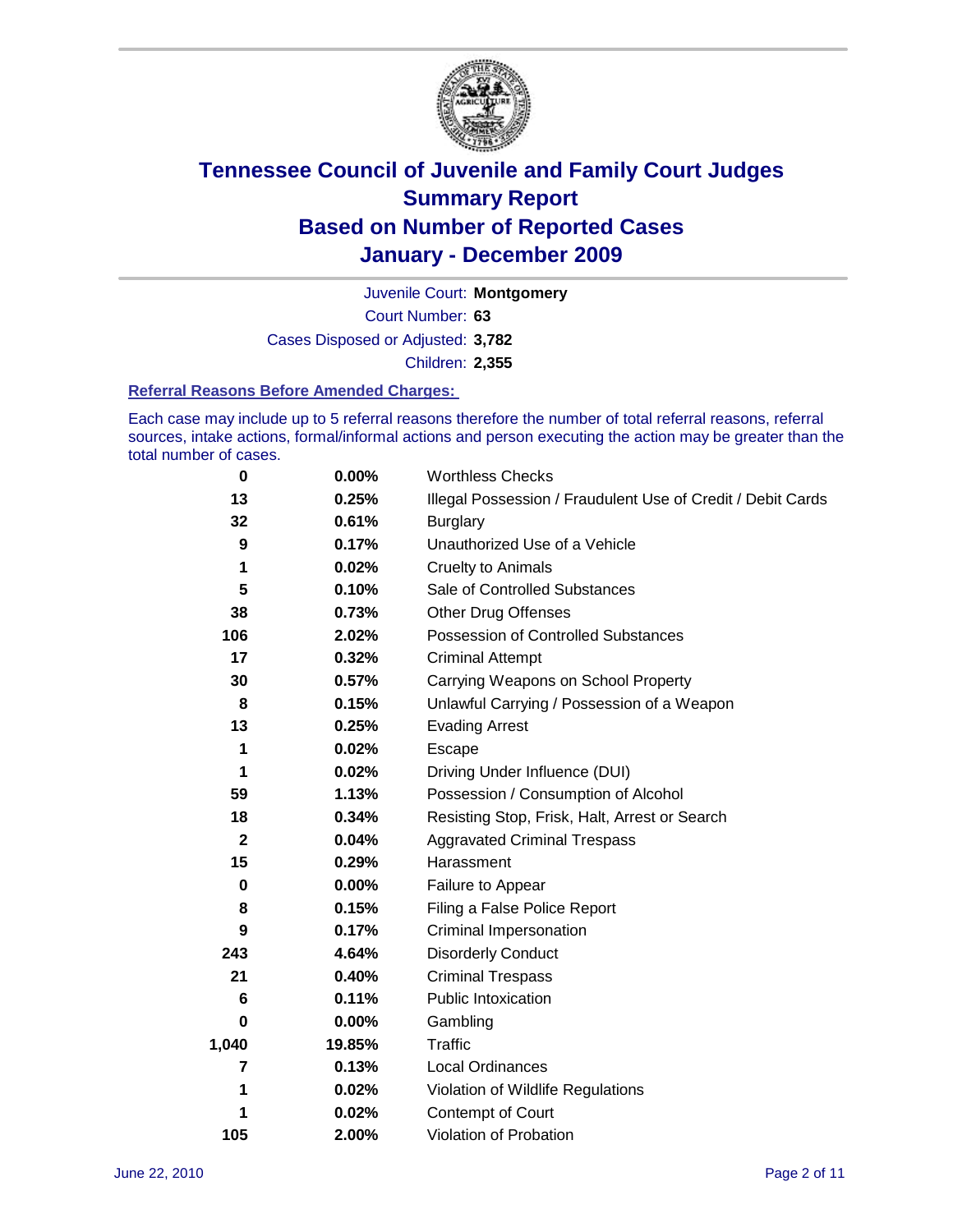

Court Number: **63** Juvenile Court: **Montgomery** Cases Disposed or Adjusted: **3,782** Children: **2,355**

#### **Referral Reasons Before Amended Charges:**

Each case may include up to 5 referral reasons therefore the number of total referral reasons, referral sources, intake actions, formal/informal actions and person executing the action may be greater than the total number of cases.

| 0        | 0.00%    | Violation of Aftercare                 |
|----------|----------|----------------------------------------|
| 85       | 1.62%    | <b>Unruly Behavior</b>                 |
| 260      | 4.96%    | Truancy                                |
| 63       | 1.20%    | In-State Runaway                       |
| $\bf{0}$ | 0.00%    | Out-of-State Runaway                   |
| 46       | 0.88%    | Possession of Tobacco Products         |
| 3        | 0.06%    | Violation of a Valid Court Order       |
| 57       | 1.09%    | Violation of Curfew                    |
| 0        | $0.00\%$ | <b>Sexually Abused Child</b>           |
| 0        | 0.00%    | <b>Physically Abused Child</b>         |
| 4        | 0.08%    | Dependency / Neglect                   |
| 0        | 0.00%    | <b>Termination of Parental Rights</b>  |
| 0        | 0.00%    | <b>Violation of Pretrial Diversion</b> |
| 0        | 0.00%    | Violation of Informal Adjustment       |
| 1,970    | 37.60%   | <b>Judicial Review</b>                 |
| 1        | 0.02%    | <b>Administrative Review</b>           |
| 0        | 0.00%    | <b>Foster Care Review</b>              |
| 301      | 5.74%    | Custody                                |
| 0        | 0.00%    | Visitation                             |
| 0        | 0.00%    | Paternity / Legitimation               |
| 0        | 0.00%    | <b>Child Support</b>                   |
| 0        | 0.00%    | <b>Request for Medical Treatment</b>   |
| 0        | 0.00%    | <b>Consent to Marry</b>                |
| 5        | 0.10%    | Other                                  |
| 5,240    | 100.00%  | <b>Total Referrals</b>                 |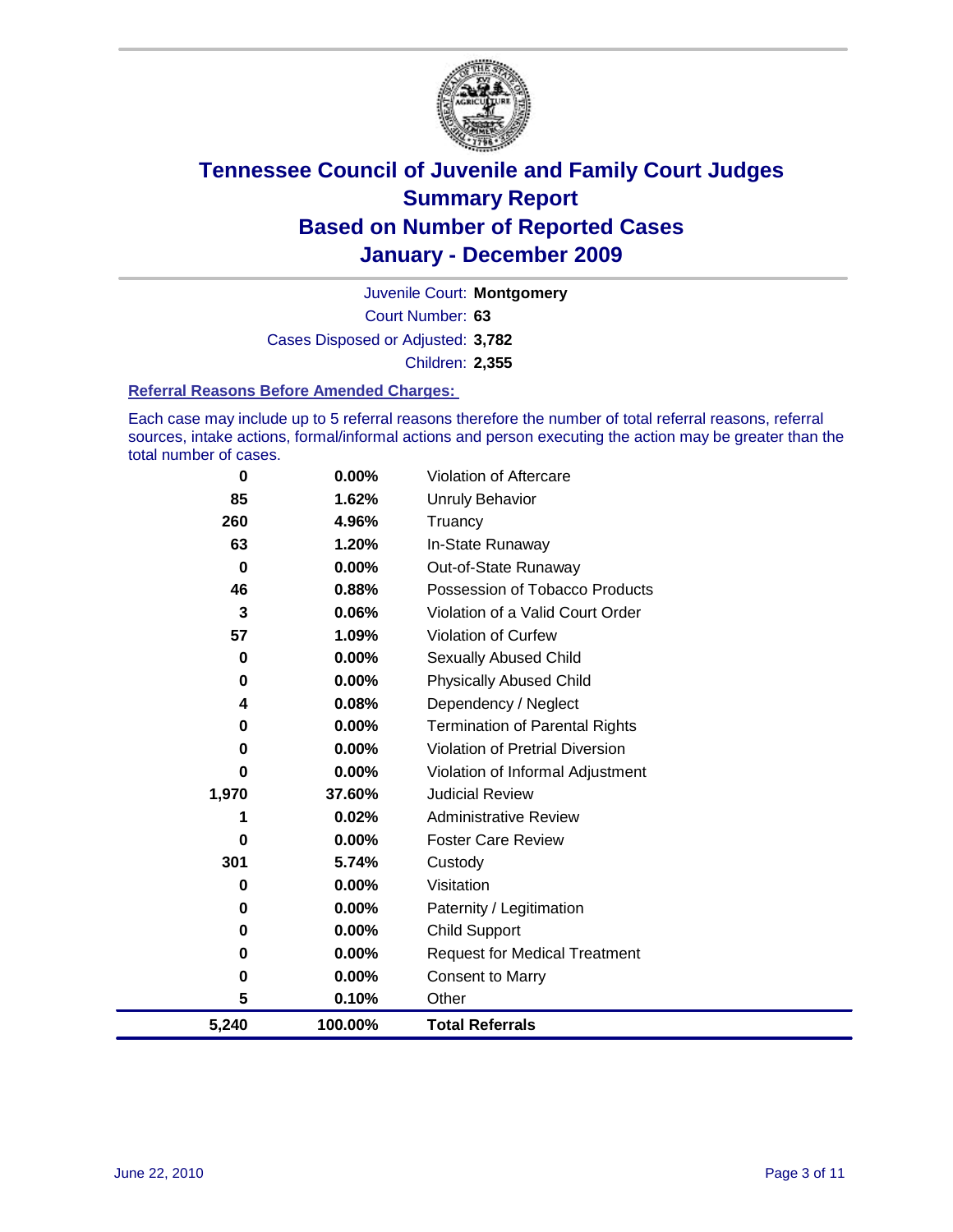

|                            | Juvenile Court: Montgomery        |                                   |  |  |
|----------------------------|-----------------------------------|-----------------------------------|--|--|
|                            | Court Number: 63                  |                                   |  |  |
|                            | Cases Disposed or Adjusted: 3,782 |                                   |  |  |
| Children: 2,355            |                                   |                                   |  |  |
| <b>Referral Sources: 1</b> |                                   |                                   |  |  |
| 2,351                      | 44.87%                            | Law Enforcement                   |  |  |
| 263                        | 5.02%                             | Parents                           |  |  |
| 138                        | 2.63%                             | <b>Relatives</b>                  |  |  |
| $\mathbf{2}$               | 0.04%                             | Self                              |  |  |
| 252                        | 4.81%                             | School                            |  |  |
| $\bf{0}$                   | 0.00%                             | <b>CSA</b>                        |  |  |
| 57                         | 1.09%                             | <b>DCS</b>                        |  |  |
| 0                          | 0.00%                             | <b>Other State Department</b>     |  |  |
| 0                          | 0.00%                             | <b>District Attorney's Office</b> |  |  |
| 2,060                      | 39.31%                            | <b>Court Staff</b>                |  |  |
| 1                          | 0.02%                             | Social Agency                     |  |  |
| 8                          | 0.15%                             | <b>Other Court</b>                |  |  |
| 84                         | 1.60%                             | Victim                            |  |  |
| 0                          | 0.00%                             | Child & Parent                    |  |  |
| 0                          | 0.00%                             | Hospital                          |  |  |
| 0                          | 0.00%                             | Unknown                           |  |  |
| 24                         | 0.46%                             | Other                             |  |  |
| 5,240                      | 100.00%                           | <b>Total Referral Sources</b>     |  |  |
|                            |                                   |                                   |  |  |

### **Age of Child at Referral: 2**

| 2,355 | 100.00% | <b>Total Child Count</b> |
|-------|---------|--------------------------|
| 0     | 0.00%   | Unknown                  |
| 1     | 0.04%   | Ages 19 and Over         |
| 721   | 30.62%  | Ages 17 through 18       |
| 902   | 38.30%  | Ages 15 through 16       |
| 335   | 14.23%  | Ages 13 through 14       |
| 156   | 6.62%   | Ages 11 through 12       |
| 240   | 10.19%  | Ages 10 and Under        |
|       |         |                          |

<sup>1</sup> If different than number of Referral Reasons (5240), verify accuracy of your court's data.

<sup>2</sup> One child could be counted in multiple categories, verify accuracy of your court's data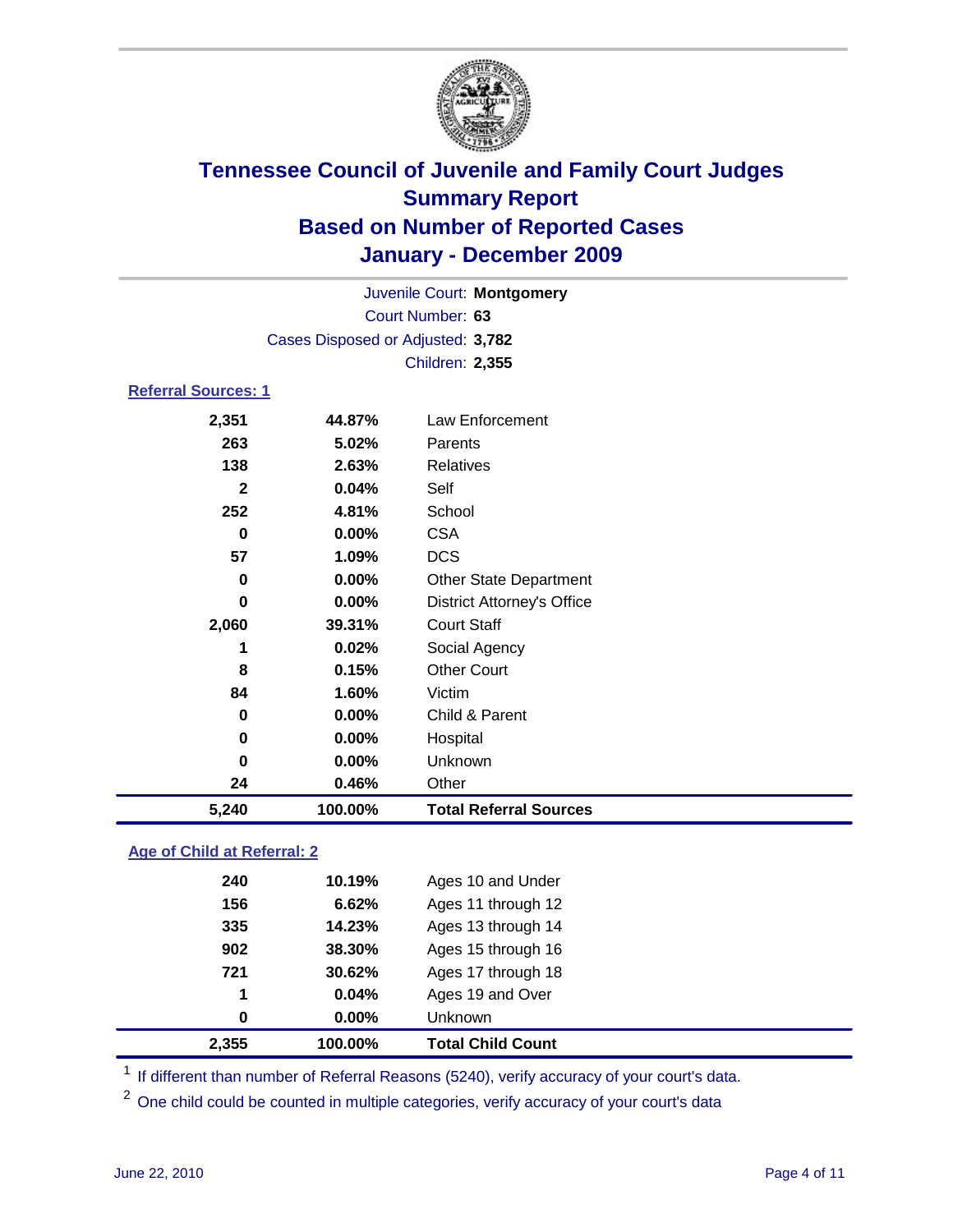

| Juvenile Court: Montgomery              |                                   |                          |  |  |  |
|-----------------------------------------|-----------------------------------|--------------------------|--|--|--|
| Court Number: 63                        |                                   |                          |  |  |  |
|                                         | Cases Disposed or Adjusted: 3,782 |                          |  |  |  |
|                                         | <b>Children: 2,355</b>            |                          |  |  |  |
| Sex of Child: 1                         |                                   |                          |  |  |  |
| 1,371                                   | 58.22%                            | Male                     |  |  |  |
| 984                                     | 41.78%                            | Female                   |  |  |  |
| $\mathbf 0$                             | 0.00%                             | Unknown                  |  |  |  |
| 2,355                                   | 100.00%                           | <b>Total Child Count</b> |  |  |  |
| Race of Child: 1                        |                                   |                          |  |  |  |
| 1,353                                   | 57.45%                            | White                    |  |  |  |
| 730                                     | 31.00%                            | African American         |  |  |  |
| 6                                       | 0.25%                             | Native American          |  |  |  |
| 15                                      | 0.64%                             | Asian                    |  |  |  |
| 222                                     | 9.43%                             | Mixed                    |  |  |  |
| 29                                      | 1.23%                             | Unknown                  |  |  |  |
| 2,355                                   | 100.00%                           | <b>Total Child Count</b> |  |  |  |
| <b>Hispanic Origin: 1</b>               |                                   |                          |  |  |  |
| 143                                     | 6.07%                             | Yes                      |  |  |  |
| 2,185                                   | 92.78%                            | <b>No</b>                |  |  |  |
| 27                                      | 1.15%                             | Unknown                  |  |  |  |
| 2,355                                   | 100.00%                           | <b>Total Child Count</b> |  |  |  |
| <b>School Enrollment of Children: 1</b> |                                   |                          |  |  |  |
| 2,149                                   | 91.25%                            | Yes                      |  |  |  |
| 127                                     | 5.39%                             | No                       |  |  |  |
| 79                                      | 3.35%                             | Unknown                  |  |  |  |
| 2,355                                   | 100.00%                           | <b>Total Child Count</b> |  |  |  |

<sup>1</sup> One child could be counted in multiple categories, verify accuracy of your court's data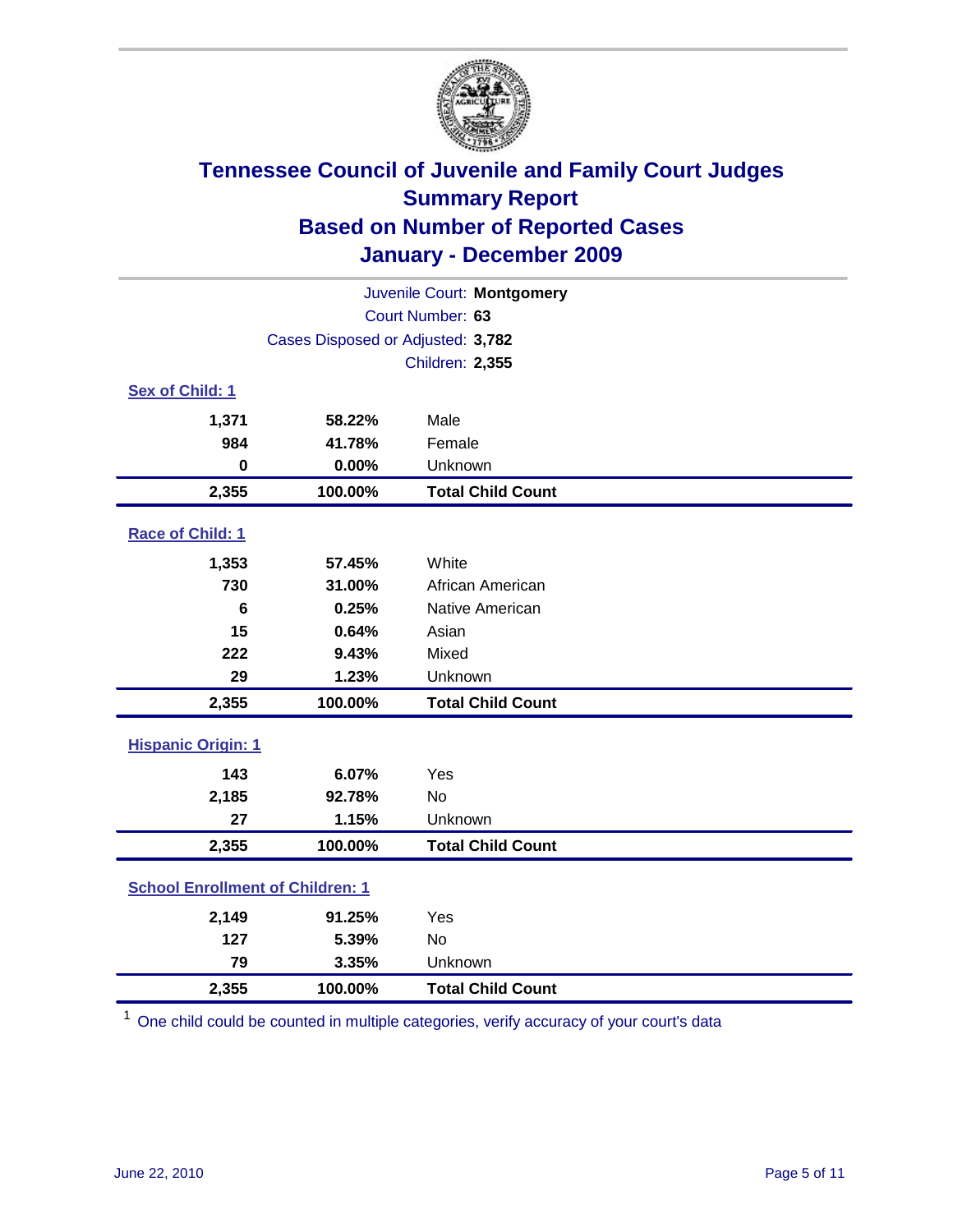

Court Number: **63** Juvenile Court: **Montgomery** Cases Disposed or Adjusted: **3,782** Children: **2,355**

### **Living Arrangement of Child at Time of Referral: 1**

| 2,355        | 100.00%  | Total Child Count            |  |
|--------------|----------|------------------------------|--|
| 31           | 1.32%    | Other                        |  |
| 8            | 0.34%    | Unknown                      |  |
| $\mathbf{2}$ | 0.08%    | Independent                  |  |
| 1            | $0.04\%$ | In an Institution            |  |
| $\mathbf{2}$ | 0.08%    | In a Residential Center      |  |
| 14           | $0.59\%$ | In a Group Home              |  |
| 34           | 1.44%    | With Foster Family           |  |
| 4            | $0.17\%$ | With Adoptive Parents        |  |
| 212          | $9.00\%$ | <b>With Relatives</b>        |  |
| 209          | 8.87%    | With Father                  |  |
| 833          | 35.37%   | With Mother                  |  |
| 293          | 12.44%   | With Mother and Stepfather   |  |
| 77           | 3.27%    | With Father and Stepmother   |  |
| 635          | 26.96%   | With Both Biological Parents |  |
|              |          |                              |  |

#### **Type of Detention: 2**

| 3,782        | 100.00% | <b>Total Detention Count</b> |  |
|--------------|---------|------------------------------|--|
| 1            | 0.03%   | Other                        |  |
| 3,487        | 92.20%  | Does Not Apply               |  |
| 1            | 0.03%   | Unknown                      |  |
| 0            | 0.00%   | <b>Psychiatric Hospital</b>  |  |
| 0            | 0.00%   | Jail - No Separation         |  |
| 1            | 0.03%   | Jail - Partial Separation    |  |
| $\mathbf{2}$ | 0.05%   | Jail - Complete Separation   |  |
| 287          | 7.59%   | Juvenile Detention Facility  |  |
| 3            | 0.08%   | Non-Secure Placement         |  |
|              |         |                              |  |

<sup>1</sup> One child could be counted in multiple categories, verify accuracy of your court's data

<sup>2</sup> If different than number of Cases (3782) verify accuracy of your court's data.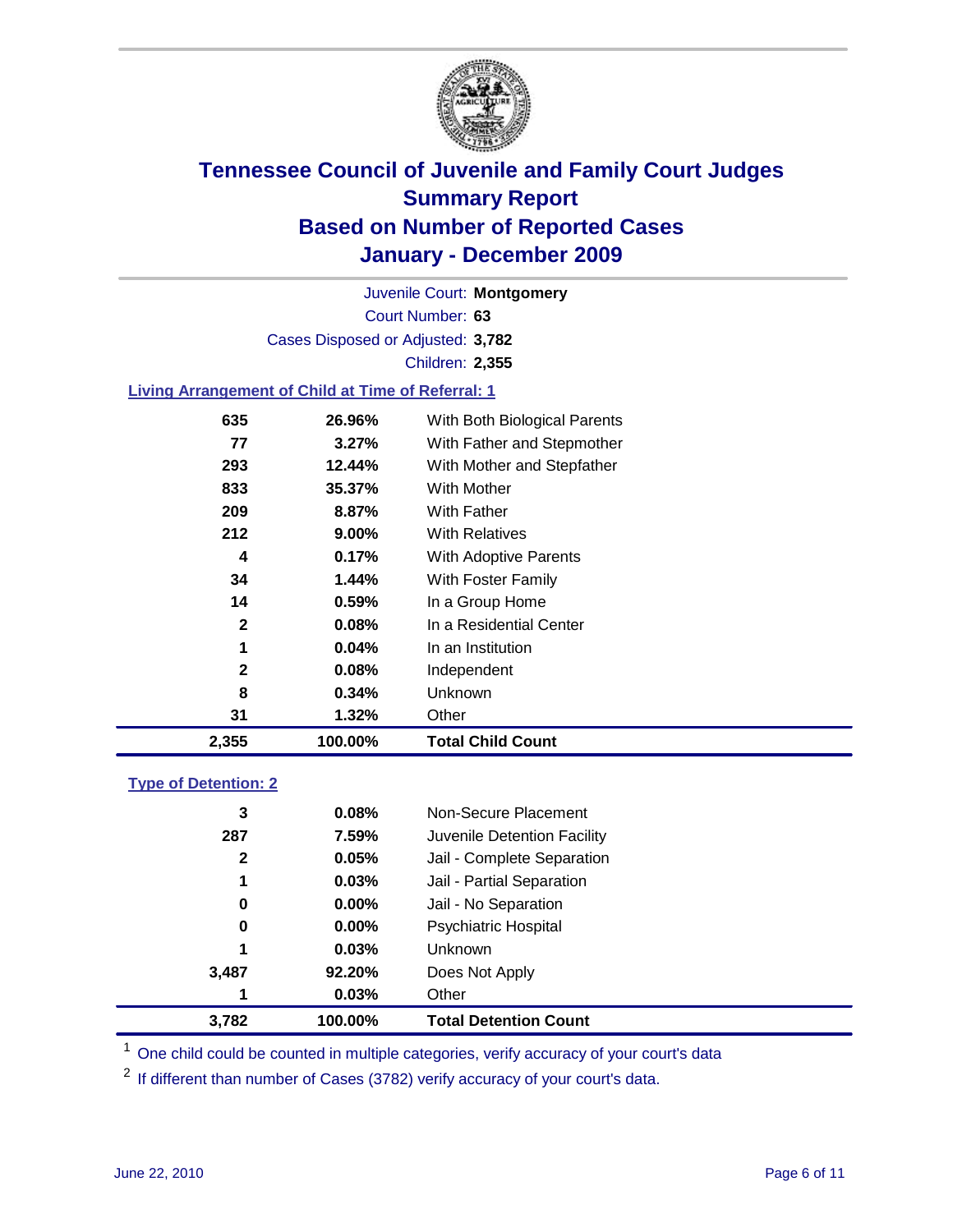

| Juvenile Court: Montgomery                         |                                   |                                      |  |  |  |
|----------------------------------------------------|-----------------------------------|--------------------------------------|--|--|--|
|                                                    | Court Number: 63                  |                                      |  |  |  |
|                                                    | Cases Disposed or Adjusted: 3,782 |                                      |  |  |  |
|                                                    |                                   | Children: 2,355                      |  |  |  |
| <b>Placement After Secure Detention Hearing: 1</b> |                                   |                                      |  |  |  |
| 141                                                | 3.73%                             | Returned to Prior Living Arrangement |  |  |  |
| 123                                                | 3.25%                             | Juvenile Detention Facility          |  |  |  |
| 5                                                  | 0.13%                             | Jail                                 |  |  |  |
| 1                                                  | 0.03%                             | Shelter / Group Home                 |  |  |  |
| 5                                                  | 0.13%                             | <b>Foster Family Home</b>            |  |  |  |
| 11                                                 | 0.29%                             | Psychiatric Hospital                 |  |  |  |
| 1                                                  | 0.03%                             | Unknown                              |  |  |  |
| 3,485                                              | 92.15%                            | Does Not Apply                       |  |  |  |
| 10                                                 | 0.26%                             | Other                                |  |  |  |
|                                                    |                                   |                                      |  |  |  |
| 3,782                                              | 100.00%                           | <b>Total Placement Count</b>         |  |  |  |
| <b>Intake Actions: 2</b>                           |                                   |                                      |  |  |  |
| 1,382                                              | 26.37%                            | <b>Petition Filed</b>                |  |  |  |
| 7                                                  | 0.13%                             | <b>Motion Filed</b>                  |  |  |  |
| 1,870                                              | 35.69%                            | <b>Citation Processed</b>            |  |  |  |
|                                                    | 0.02%                             | Notification of Paternity Processed  |  |  |  |
| 1,977                                              | 37.73%                            | Scheduling of Judicial Review        |  |  |  |
| $\bf{0}$                                           | 0.00%                             | Scheduling of Administrative Review  |  |  |  |
| 0                                                  | 0.00%                             | Scheduling of Foster Care Review     |  |  |  |
| 0                                                  | 0.00%                             | Unknown                              |  |  |  |
| 0                                                  | 0.00%                             | Does Not Apply                       |  |  |  |
| 3                                                  | 0.06%                             | Other                                |  |  |  |

<sup>1</sup> If different than number of Cases (3782) verify accuracy of your court's data.

<sup>2</sup> If different than number of Referral Reasons (5240), verify accuracy of your court's data.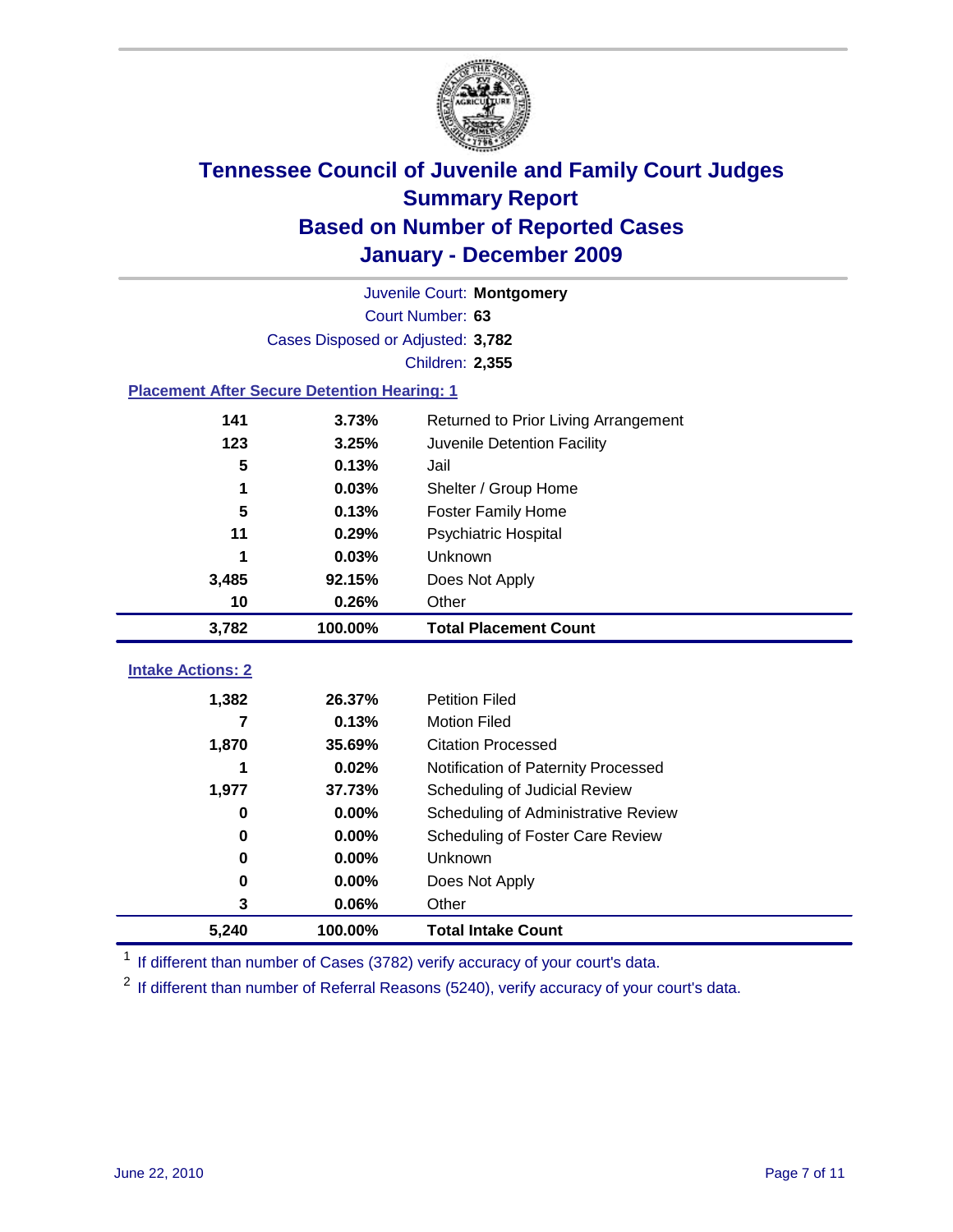

Court Number: **63** Juvenile Court: **Montgomery** Cases Disposed or Adjusted: **3,782** Children: **2,355**

### **Last Grade Completed by Child: 1**

| 70                                      | 2.97%   | Too Young for School         |  |
|-----------------------------------------|---------|------------------------------|--|
| 17                                      | 0.72%   | Preschool                    |  |
| 26                                      | 1.10%   | Kindergarten                 |  |
| 28                                      | 1.19%   | 1st Grade                    |  |
| 30                                      | 1.27%   | 2nd Grade                    |  |
| 29                                      | 1.23%   | 3rd Grade                    |  |
| 30                                      | 1.27%   | 4th Grade                    |  |
| 78                                      | 3.31%   | 5th Grade                    |  |
| 119                                     | 5.05%   | 6th Grade                    |  |
| 169                                     | 7.18%   | 7th Grade                    |  |
| 274                                     | 11.63%  | 8th Grade                    |  |
| 359                                     | 15.24%  | 9th Grade                    |  |
| 404                                     | 17.15%  | 10th Grade                   |  |
| 283                                     | 12.02%  | 11th Grade                   |  |
| 51                                      | 2.17%   | 12th Grade                   |  |
| 2                                       | 0.08%   | Non-Graded Special Ed        |  |
| 6                                       | 0.25%   | GED                          |  |
| 0                                       | 0.00%   | Graduated                    |  |
| 0                                       | 0.00%   | <b>Never Attended School</b> |  |
| 380                                     | 16.14%  | Unknown                      |  |
| 0                                       | 0.00%   | Other                        |  |
| 2,355                                   | 100.00% | <b>Total Child Count</b>     |  |
| <b>Enrolled in Special Education: 1</b> |         |                              |  |

| 2,355 | 100.00% | <b>Total Child Count</b> |
|-------|---------|--------------------------|
| 16    | 0.68%   | Unknown                  |
| 2,320 | 98.51%  | No.                      |
| 19    | 0.81%   | Yes                      |
|       |         |                          |

One child could be counted in multiple categories, verify accuracy of your court's data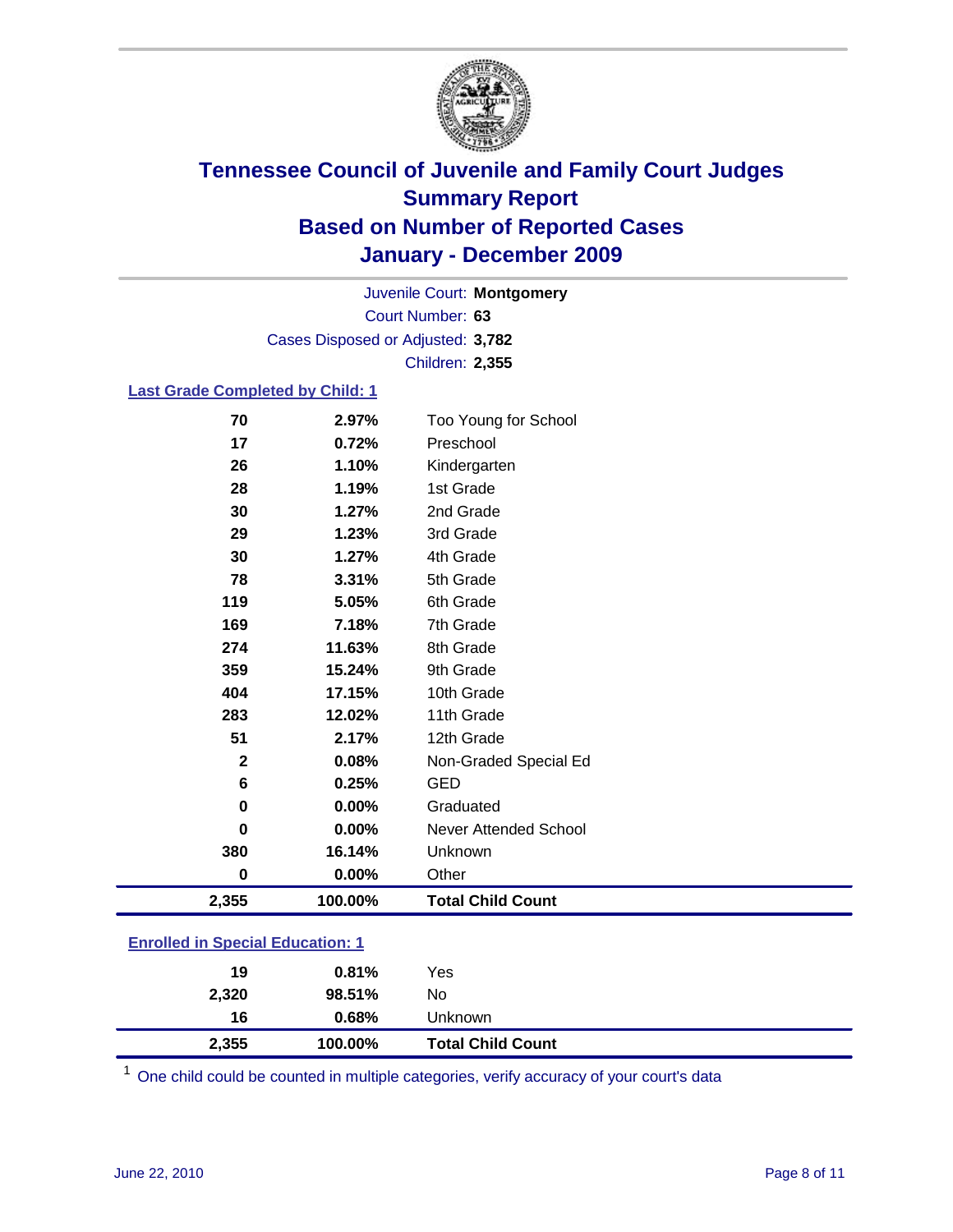

| Juvenile Court: Montgomery   |                                   |                           |  |  |  |
|------------------------------|-----------------------------------|---------------------------|--|--|--|
|                              | Court Number: 63                  |                           |  |  |  |
|                              | Cases Disposed or Adjusted: 3,782 |                           |  |  |  |
|                              | <b>Children: 2,355</b>            |                           |  |  |  |
| <b>Action Executed By: 1</b> |                                   |                           |  |  |  |
| 3,648                        | 69.62%                            | Judge                     |  |  |  |
| 1,193                        | 22.77%                            | Referee                   |  |  |  |
| 399                          | 7.61%                             | YSO                       |  |  |  |
| $\bf{0}$                     | $0.00\%$                          | Other                     |  |  |  |
| 0                            | 0.00%                             | Unknown                   |  |  |  |
| 5,240                        | 100.00%                           | <b>Total Action Count</b> |  |  |  |

### **Formal / Informal Actions: 1**

| 445   | 8.49%     | Dismissed                                        |
|-------|-----------|--------------------------------------------------|
| 48    | 0.92%     | Retired / Nolle Prosequi                         |
| 373   | 7.12%     | <b>Complaint Substantiated Delinquent</b>        |
| 81    | 1.55%     | <b>Complaint Substantiated Status Offender</b>   |
| 23    | 0.44%     | <b>Complaint Substantiated Dependent/Neglect</b> |
| 0     | $0.00\%$  | <b>Complaint Substantiated Abused</b>            |
| 1     | 0.02%     | <b>Complaint Substantiated Mentally III</b>      |
| 625   | 11.93%    | Informal Adjustment                              |
| 342   | 6.53%     | <b>Pretrial Diversion</b>                        |
| 17    | 0.32%     | <b>Transfer to Adult Court Hearing</b>           |
| 0     | $0.00\%$  | Charges Cleared by Transfer to Adult Court       |
| 296   | 5.65%     | <b>Special Proceeding</b>                        |
| 908   | $17.33\%$ | <b>Review Concluded</b>                          |
| 1,936 | 36.95%    | Case Held Open                                   |
| 145   | 2.77%     | Other                                            |
| 0     | $0.00\%$  | <b>Unknown</b>                                   |
| 5,240 | 100.00%   | <b>Total Action Count</b>                        |

<sup>1</sup> If different than number of Referral Reasons (5240), verify accuracy of your court's data.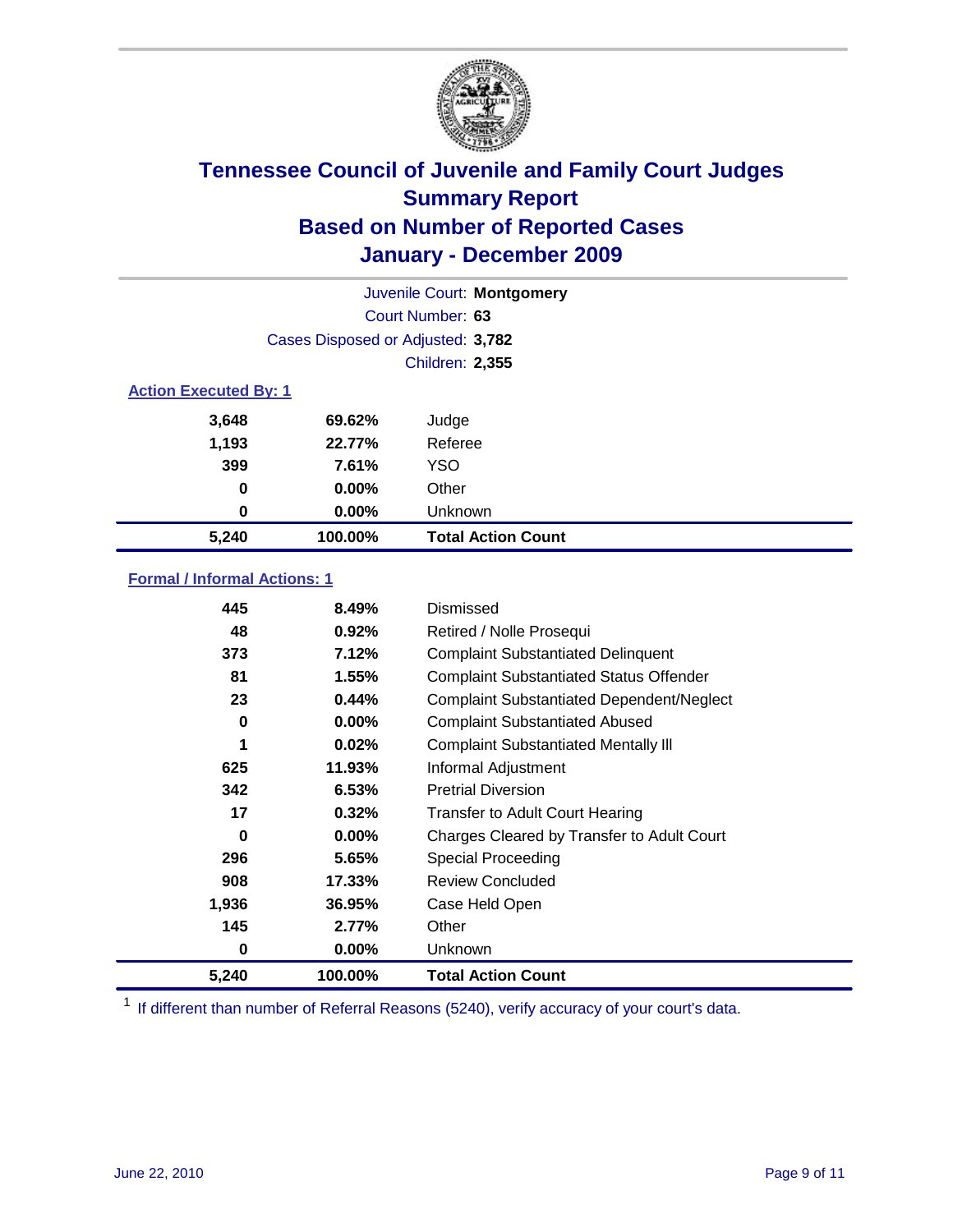

|                                                                                |                                   | Juvenile Court: Montgomery                           |
|--------------------------------------------------------------------------------|-----------------------------------|------------------------------------------------------|
|                                                                                |                                   | Court Number: 63                                     |
|                                                                                | Cases Disposed or Adjusted: 3,782 |                                                      |
|                                                                                |                                   | <b>Children: 2,355</b>                               |
| <b>Case Outcomes:</b><br>There can be multiple outcomes for one child or case. |                                   |                                                      |
| 813                                                                            | 9.52%                             | <b>Case Dismissed</b>                                |
| 83                                                                             | 0.97%                             | Case Retired or Nolle Prosequi                       |
| 1,386                                                                          | 16.22%                            | Warned / Counseled                                   |
| 1,525                                                                          | 17.85%                            | <b>Held Open For Review</b>                          |
| 200                                                                            | 2.34%                             | Supervision / Probation to Juvenile Court            |
| 99                                                                             | 1.16%                             | <b>Probation to Parents</b>                          |
| 106                                                                            | 1.24%                             | Referral to Another Entity for Supervision / Service |
| 80                                                                             | 0.94%                             | Referred for Mental Health Counseling                |
| 50                                                                             | 0.59%                             | Referred for Alcohol and Drug Counseling             |
| 21                                                                             | 0.25%                             | <b>Referred to Alternative School</b>                |
| 0                                                                              | 0.00%                             | Referred to Private Child Agency                     |
| 479                                                                            | 5.61%                             | Referred to Defensive Driving School                 |
| 9                                                                              | 0.11%                             | Referred to Alcohol Safety School                    |
| 530                                                                            | 6.20%                             | Referred to Juvenile Court Education-Based Program   |
| 97                                                                             | 1.14%                             | Driver's License Held Informally                     |
| 3                                                                              | 0.04%                             | <b>Voluntary Placement with DMHMR</b>                |
| 4                                                                              | 0.05%                             | <b>Private Mental Health Placement</b>               |
| 0                                                                              | 0.00%                             | <b>Private MR Placement</b>                          |
| 0                                                                              | 0.00%                             | Placement with City/County Agency/Facility           |
| 8                                                                              | 0.09%                             | Placement with Relative / Other Individual           |
| 105                                                                            | 1.23%                             | Fine                                                 |
| 189                                                                            | 2.21%                             | <b>Public Service</b>                                |
| 97                                                                             | 1.14%                             | Restitution                                          |
| 0                                                                              | 0.00%                             | <b>Runaway Returned</b>                              |
| 247                                                                            | 2.89%                             | No Contact Order                                     |
| 36                                                                             | 0.42%                             | Injunction Other than No Contact Order               |
| 233                                                                            | 2.73%                             | <b>House Arrest</b>                                  |
| 1                                                                              | 0.01%                             | <b>Court Defined Curfew</b>                          |
| 0                                                                              | 0.00%                             | Dismissed from Informal Adjustment                   |
| 0                                                                              | 0.00%                             | <b>Dismissed from Pretrial Diversion</b>             |
| 34                                                                             | 0.40%                             | Released from Probation                              |
| 8                                                                              | 0.09%                             | <b>Transferred to Adult Court</b>                    |
| 2                                                                              | 0.02%                             | <b>DMHMR Involuntary Commitment</b>                  |